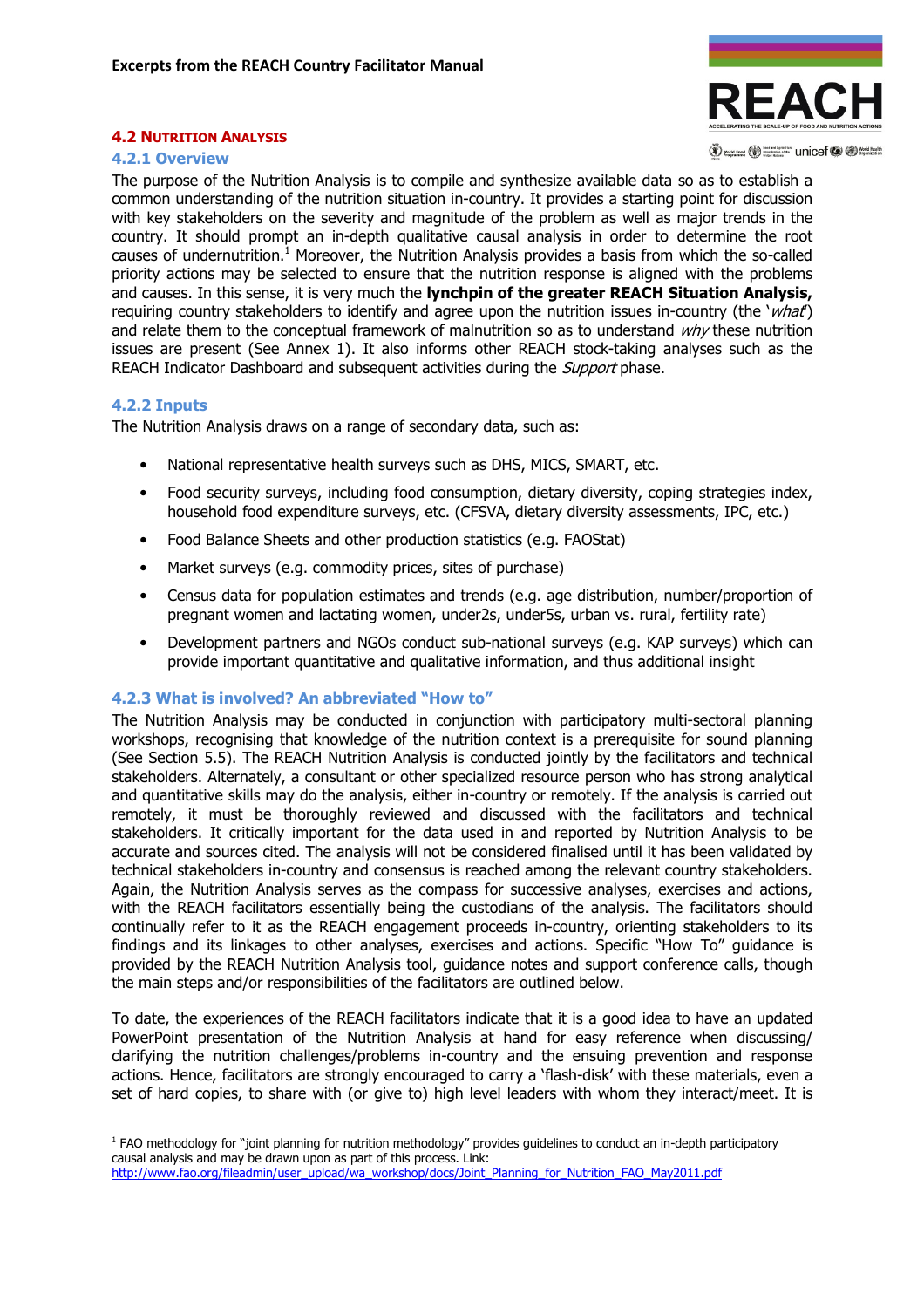## Excerpts from the REACH Country Facilitator Manual

also important for facilitators to regularly update this data set so as to reflect new information to support additional efforts in the scale-up process. This 'snapshot' of facts and figures will become one of the most effective advocacy tools.



The more specific and clear the nutrition analysis, the easier it will be to focus the subsequent steps on 'what really matters'. Stakeholder mapping, for example, will become much easier to carry out if one can concentrate on those actors that are directly able to address the critical causal factors agreed to be the most important determinants of existing problems.

## Table 8: Facilitation of the Nutrition Analysis Exercise

Outlining the tasks and/or roles to guide the Nutrition Analysis

| <b>Tasks and/or Roles</b>      | <b>Description</b>                                                                                                                                                                                                                                                                                                                                                                                                                                                         |  |  |  |  |  |
|--------------------------------|----------------------------------------------------------------------------------------------------------------------------------------------------------------------------------------------------------------------------------------------------------------------------------------------------------------------------------------------------------------------------------------------------------------------------------------------------------------------------|--|--|--|--|--|
| Guidance and stewardship       | Facilitate the overall Nutrition Analysis exercise, defining: objectives, expected<br>results, outcomes and deadlines/timeframe<br>Provide quidance on identifying main sectors related to nutrition (e.g.<br>agriculture/food security, health, care, water and sanitation, education, social<br>protection, etc.)                                                                                                                                                        |  |  |  |  |  |
| Data collection                | Spearhead process of compiling secondary data from multiple sources in close<br>collaboration with technical stakeholders. It is important that tasks (e.g. data<br>collection requirements) are assigned to technical stakeholders, though facilitators<br>may carry a greater burden.                                                                                                                                                                                    |  |  |  |  |  |
| Data analysis                  | Coordinate the data analysis (trends, gender, livelihoods analysis), elaborating<br>graphs, maps, summary tables and/or other visual aids to guide discussions and<br>agree on data quality. Although facilitators are expected to lead the analytical<br>exercise, the REACH Secretariat may provide backstopping, as needed.                                                                                                                                             |  |  |  |  |  |
|                                | Facilitate an in-depth qualitative analysis, whereby one intensive (half-day or full-<br>day) or a series of meetings/workshops are conducted to elaborate an<br>undernutrition problem tree and solution tree, applying the food security, health<br>and care classification presented in the conceptual framework on the causes of<br>malnutrition. Facilitate discussion on the relevant linkages between these<br>dimensions (See Section 5.5 for further quidelines). |  |  |  |  |  |
|                                | Revise analysis and supporting charts, maps, etc. in view of discussions on the<br>underlying causes                                                                                                                                                                                                                                                                                                                                                                       |  |  |  |  |  |
| Review and validation          | Organise a workshop with technical stakeholders, where the analysis of findings<br>both - quantitative and qualitative - is presented. During this workshop, discuss<br>data gaps and ways to address them.                                                                                                                                                                                                                                                                |  |  |  |  |  |
|                                | Facilitate the selection of situation analysis indicators to be included in the<br>Indicator Dashboard, engaging the expanded group of technical stakeholders.                                                                                                                                                                                                                                                                                                             |  |  |  |  |  |
| Consensus-building             | Lead technical stakeholders to consensus on the overall nutrition situation<br>(improving or deteriorating) and on the main undernutrition problems. The<br>resulting consensus should determine the common 'nutrition story' within that<br>country context to inform communications and advocacy messages.                                                                                                                                                               |  |  |  |  |  |
| Communications and<br>Advocacy | Advocate for government to organize a forum to present the results to the greater<br>nutrition community in-country, including policymakers. This workshop will help<br>government to gain ownership of the results and prepare the stakeholder<br>community for the next steps of the process.                                                                                                                                                                            |  |  |  |  |  |
| Knowledge-sharing              | Facilitate access to data, assessment tools and/or resources persons in UN partner<br>agencies, as related to the Nutrition Analysis.                                                                                                                                                                                                                                                                                                                                      |  |  |  |  |  |
|                                | Document country experiences and any lessons learned.                                                                                                                                                                                                                                                                                                                                                                                                                      |  |  |  |  |  |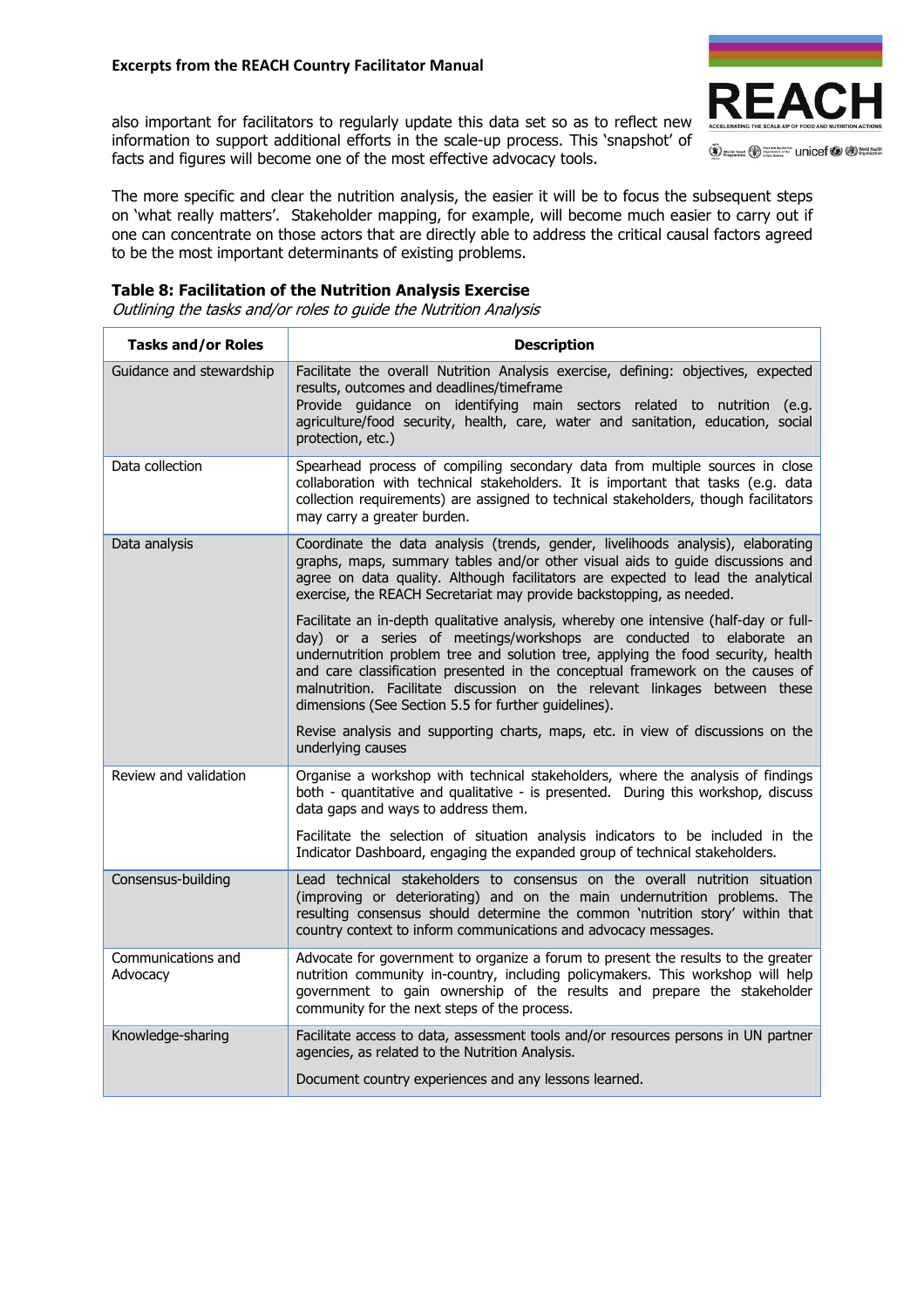## 4.2.4 Guidelines for analysis

The Nutrition Analysis contains the four components listing below, and draws upon the conceptual framework of malnutrition (See Annex 1).

- 1) Basic Nutrition Trends
- 2) Causal Analysis (Underlying causes and basic causes)
- 3) Key messages/Briefs with respect to components one and two
- 4) Situation Analysis Dashboards (outlined in the next section)

Typically, the first three components are packaged together in one PowerPoint file and are collectively referred to as the Nutrition Analysis slides. This first package (components one through three) includes the following main features of the analysis for illustrative purposes. Additional elements may be included, as appropriate.

- $\checkmark$  Target population group quantified at national and sub-national levels
- $\checkmark$  Discrepancies identified on key indicators between different sources
- $\checkmark$  Data sources selected and agreed with country technical stakeholders
- $\checkmark$  Comparative analysis between relative figures (e.g. prevalence) and absolute numbers of undernourished children is completed
- $\checkmark$  Trends analysis conducted (e.g. changes over time) of undernutrition levels such as prevalence of stunting, wasting, underweight and other key indicators (e.g. micronutrient deficiencies)
- $\checkmark$  Relevant indicators disaggregated according to the following criteria
	- Sub-population group (e.g. under2s, under5s, pregnant women, lactating women)
	- Geography (province, district, etc.)
	- Gender

l

- Household economic status
- Livelihood groups
- Urban versus rural
- Parents' education
- $\checkmark$  Geographical areas of high nutrition burden identified based on absolute numbers and relative numbers of undernourished children $2$
- $\checkmark$  Analysis undertaken comparing areas where there is a high malnutrition burden areas with causal factors, as appropriate (e.g. food security, sanitation, etc. data) for those areas (e.g. Do they correspond?)



<sup>&</sup>lt;sup>2</sup> Different priority regions may be identified depending on which indicators are selected.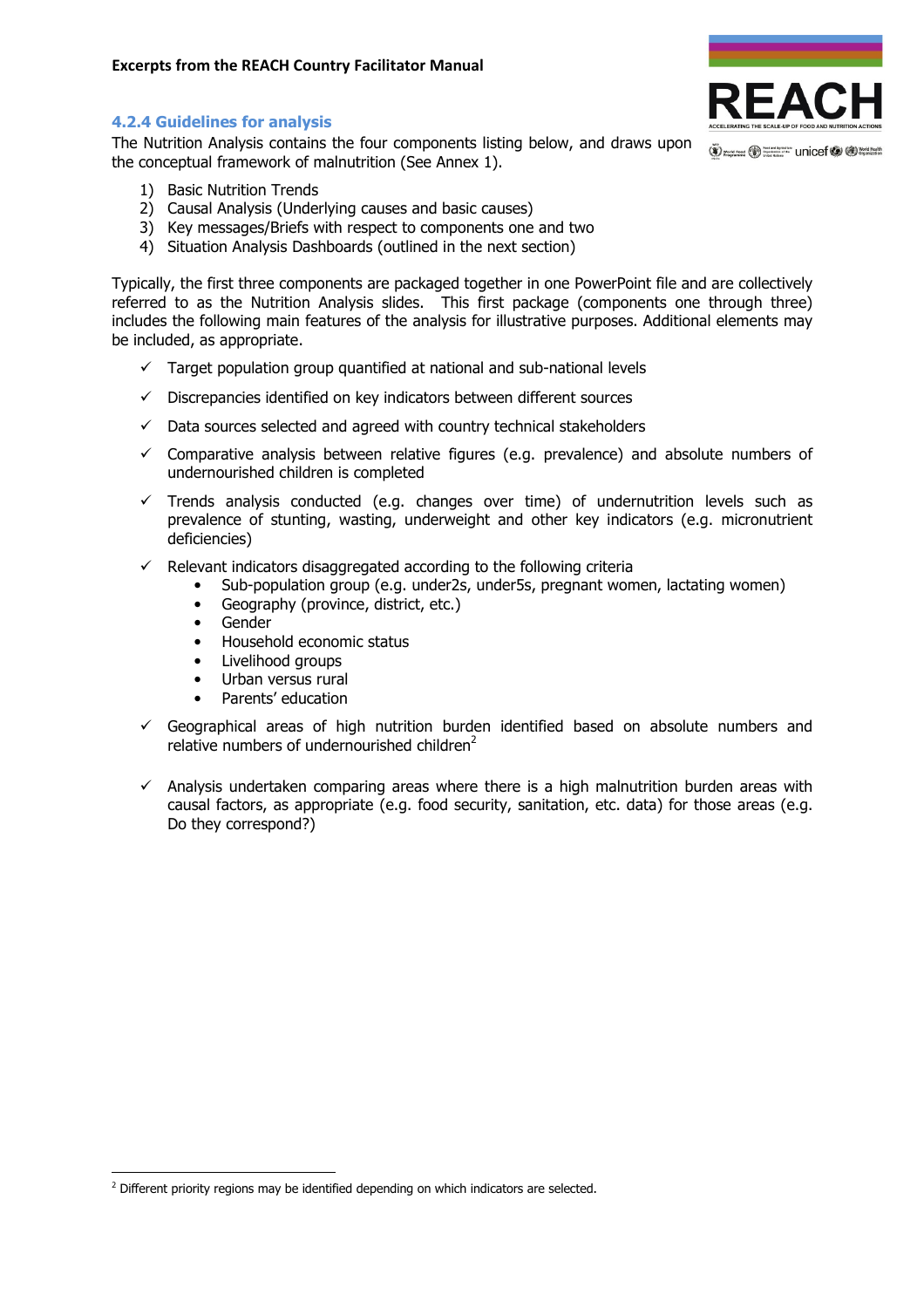

O work road to Support The Unicef O O Work Health

## Figure 13: Excerpt from the REACH-facilitated Nutrition Analysis in Tanzania

Comparing absolute numbers to prevalence of stunted children under five years old by region, and thus in both cases, the geographical distribution of child stunting



## 4.2.5 Outputs

The respective outputs of the Nutrition Analysis are listed below.

- $\checkmark$  An in-depth causal analysis on undernutrition conducted
- $\checkmark$  A PowerPoint presentation created with graphs, maps and other visual aids that highlight the results of the Nutrition Analysis in an user-friendly manner
- $\checkmark$  A summarised narrative drafted on the nutrition situation at the national level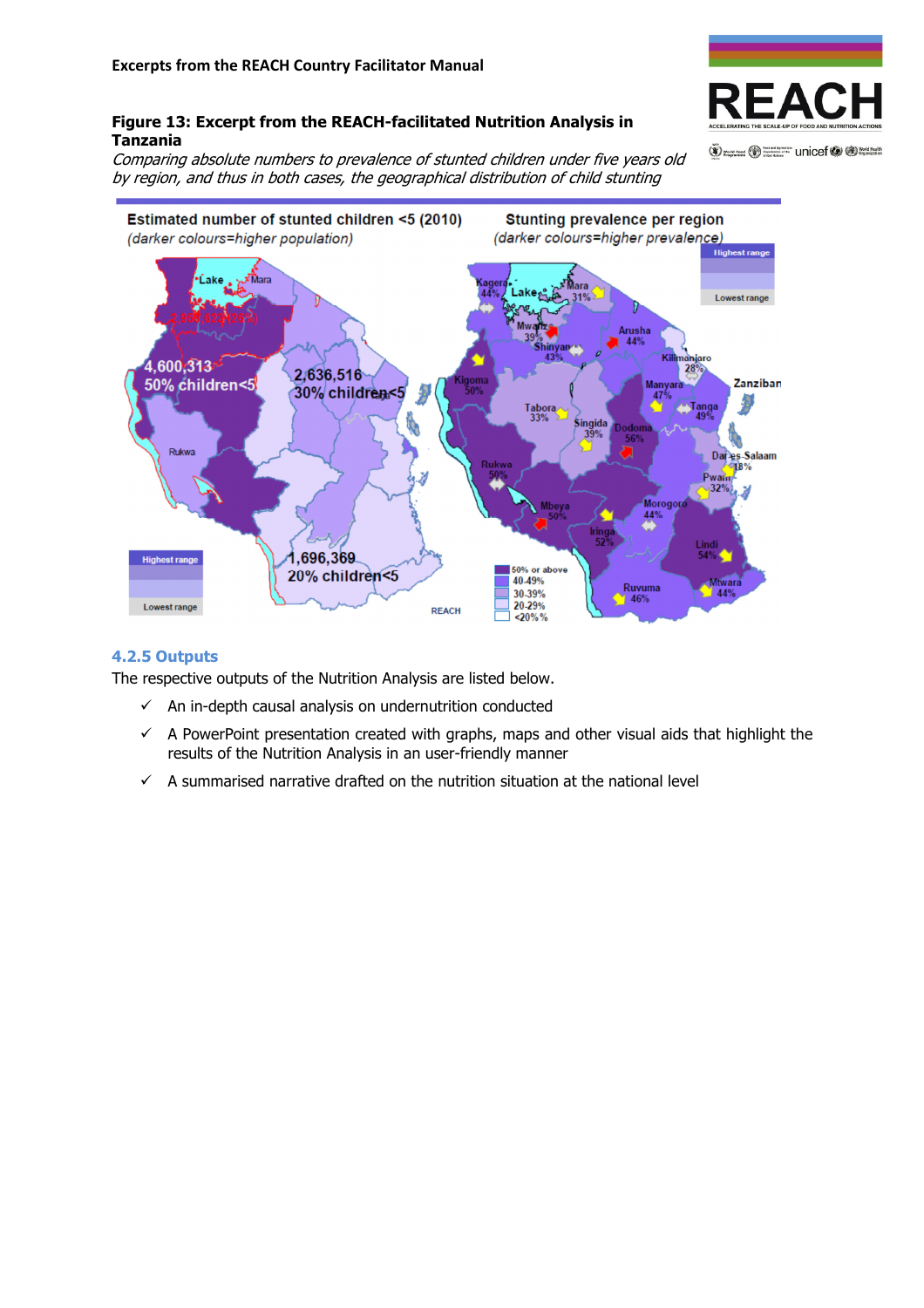#### 4.8 SITUATION ANALYSIS DASHBOARD

EAC

(V) word rood (V) Supported The Unicef (V (D) World Health

#### 4.8.1 Overview

The Situation Analysis Dashboard is one of the most valued REACH flagship tools.

The purpose of developing this dashboard (in its respective views) is to provide a synthesised, userfriendly tool for policy-makers and practitioners to understand the nutrition issues in-country and the measures being taken to address them. The dashboard summarises key nutrition indicators across sectors, highlighting the magnitude and severity of nutrition problems (as per the Nutrition Analysis). In some cases, it may also depict the interventions undertaken to address these nutrition-related issues. In addition to serving as a valuable monitoring tool, the dashboard is an effective advocacy tool, which helps stakeholders communicate common nutrition messages across the multi-sectoral nutrition landscape. While the dashboard has traditionally been developed for the national level, countries may wish to devise similar dashboards for the sub-national level (e.g. regional, district) subject to data availability.

#### 4.8.2 Inputs

The Situation Analysis Dashboard is a culmination of the first three components of the Nutrition Analysis:

- Basic nutrition indicators and trends as per the Nutrition Analysis slides, including the and the Basic Nutrition Trends, Causal Analysis and Key Messages/Briefs (See Section 4.2) and menu of indicators for the Dashboard (see REACH Indicator Dashboard tools)
- Public health thresholds to determine degree of severity of the situation analysis dashboard indicators (see REACH Indicator Dashboard tools)
- REACH Indicator Dashboard templates (See REACH tools)

#### 4.8.3 What is involved? An abbreviated "How to"

The Indicator Dashboard has two main views.

- Overall Situation Analysis Dashboard
- Gender-sensitive Situation Analysis Dashboard

Additional views may be created to highlight disparities observed in the country and/or sub-national levels (e.g. Urban versus rural).

The Situation Analysis Dashboards summarise and classify the severity of the nutrition situation based on secondary data from credible, nationally representative nutrition, food security and health surveys (e.g. DHS, MICS, SMART, among other sources) as compiled for the Nutrition Analysis slides (See

Section 4.2). Whereas the Overall Situation Analysis Dashboard describes the general situation for the selected indicators, the Gender-sensitive Situation Analysis Dashboard disaggregates these data by gender. Country stakeholders may also wish to present coverage data Coverage Dashboards, building on the REACH Implementation Tracking system though those dashboards are covered in a separate section of this manual. Facilitators should be sure to cite the source and year of data collection to which

#### Keep in mind

The process of defining actions and indicators is on-going and iterative. It is important for stakeholders to understand that these are not 'set in stone.' An initial draft should be agreed upon in order to proceed with the relevant data collection and analysis, though this can be re-visited and modified multiple times thereafter.

the data refers on the dashboards for accuracy and credibility purposes. Furthermore, the situation analysis indicators are grouped into the following three sub-sections: nutritional impact; underlying causes and basic causes.

Facilitators facilitate discussions with technical stakeholders to determine which indicators should be included on the respective dashboards, choosing from a menu of options (discussed in the REACH Dashboard Methodology) and data compiled through the Nutrition Analysis slides. These choices should take into account both the nutrition problems and availability of data. Moreover, the process of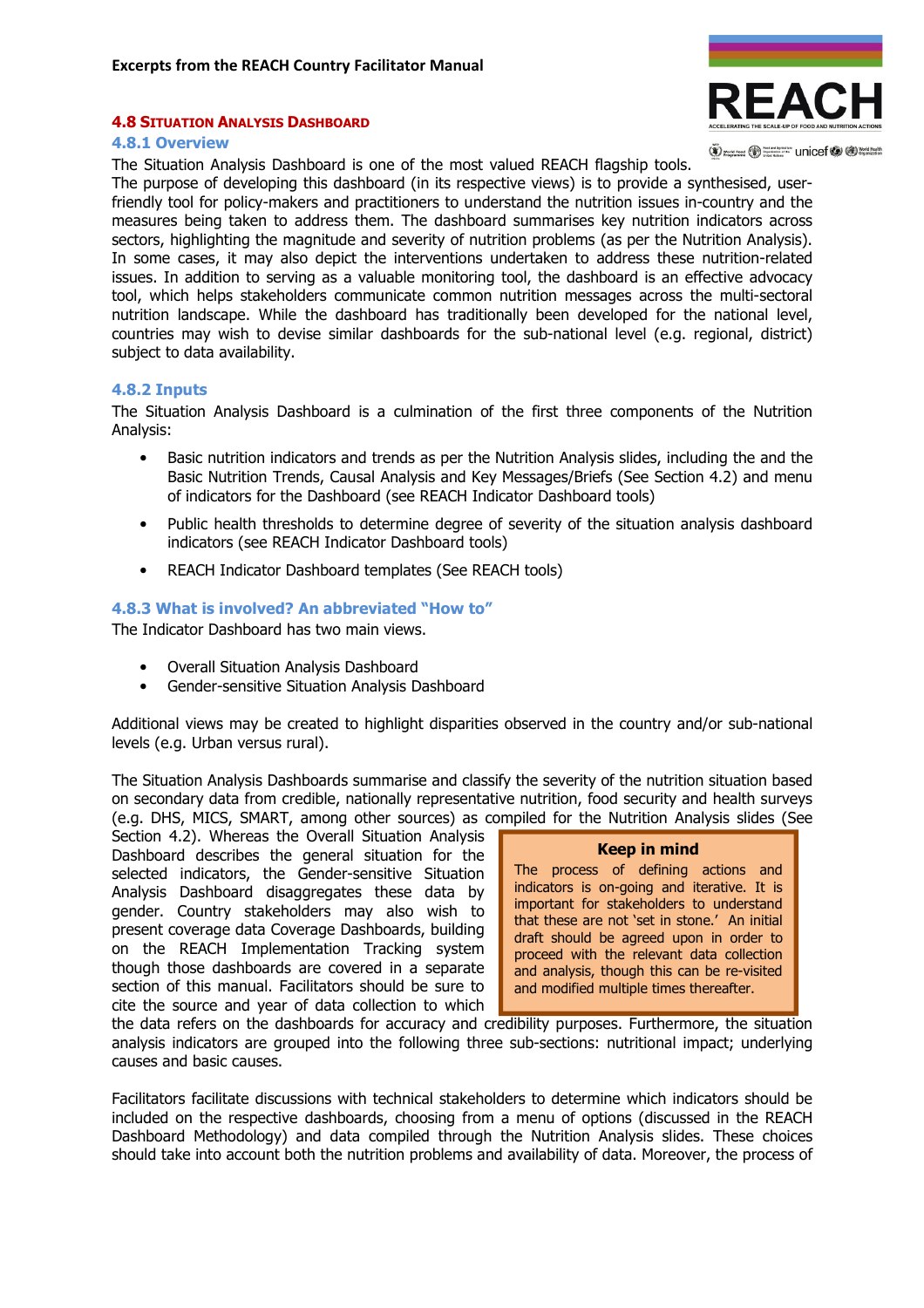

selecting indicators for the dashboard can be a good opportunity to identify gaps in existing data collection efforts/exercises.

(V) yours root (V) Supported Unicef (V (V) World Health

Once coverage dashboards are compiles, stakeholders may wish to bring these two elements together. By tracking situation analysis and coverage indicators in an integrated manner, stakeholders may identify bottlenecks to scaling-up nutrition interventions. The tool helps depict nutritional status challenges within the context of the underlying and basic causes of undernutrition in a clear and visual manner.

### Table 15: Facilitation of the Situation Analysis Dashboard compilation

Outlining the tasks and/or roles to guide the Situation Analysis Dashboard compilation

| Tasks and/or Roles             | <b>Description</b>                                                                                                                                                                                                                                                                                                                                                                                                                                                                   |
|--------------------------------|--------------------------------------------------------------------------------------------------------------------------------------------------------------------------------------------------------------------------------------------------------------------------------------------------------------------------------------------------------------------------------------------------------------------------------------------------------------------------------------|
| Guidance and stewardship       | Facilitate the Situation Analysis Dashboard, defining the objectives, expected<br>results, outcomes and deadlines/timeline.                                                                                                                                                                                                                                                                                                                                                          |
| Data collection                | Organize and prepare the dashboard templates, gathering and/or updating<br>available data and referring to data reported by the Nutrition Analysis slides (Basic<br>Nutrition Trends, Causal Analysis and Key Messages/Briefs).                                                                                                                                                                                                                                                      |
|                                | It is also helpful to create backup spreadsheets in Excel, compiling data from<br>previous years to see whether the situation is improving, deteriorating or constant.                                                                                                                                                                                                                                                                                                               |
| Data analysis                  | Facilitate discussions with technical stakeholders to:                                                                                                                                                                                                                                                                                                                                                                                                                               |
|                                | (a.) select/refine the applicable indicators for the situation analysis<br>dashboards, discussing the pros and cons of various options (e.g. food<br>consumption score versus dietary diversity score to report food insecurity);                                                                                                                                                                                                                                                    |
|                                | (b.) classify the severity of the data on the situation analysis indicators;                                                                                                                                                                                                                                                                                                                                                                                                         |
|                                | (c.) identify trends over time and between genders;                                                                                                                                                                                                                                                                                                                                                                                                                                  |
|                                | (d.) identify data gaps and workaround solutions.                                                                                                                                                                                                                                                                                                                                                                                                                                    |
|                                | Solicit and document recommendations from technical stakeholders on indicators<br>that should be added to routine data collection and/or periodic nutrition surveys                                                                                                                                                                                                                                                                                                                  |
| Review and validation          | Lead the discussion with technical stakeholders to agree and validate the selected<br>indicators                                                                                                                                                                                                                                                                                                                                                                                     |
| Consensus-building             | Promote the consensus among the larger nutrition community on:                                                                                                                                                                                                                                                                                                                                                                                                                       |
|                                | Country's nutrition problems (magnitude and severity)<br>$\bullet$                                                                                                                                                                                                                                                                                                                                                                                                                   |
|                                | Sub-national nutrition problems (magnitude and severity)                                                                                                                                                                                                                                                                                                                                                                                                                             |
| Communications and<br>advocacy | Advocate for government to organize a workshop to present the results.<br>Alternatively, the Dashboard may become a prime instrument to use by a high-<br>level coordinating committee. It can provide a useful starting point as well as<br>periodic referencing for strategic decision-making.                                                                                                                                                                                     |
|                                | Support the development of a storyline, identifying local examples and data to<br>justify the need for nutrition action and the consequences of inaction, so as to raise<br>awareness about the nutrition situation and the need to scale-up nutrition actions.<br>The concise and visual nature of the dashboard makes it an effective tool to<br>engage policy-makers, and in general, to communicate a large amount of technical<br>information in a brief, user-friendly format. |
| Knowledge-sharing              | Facilitate access to good practices, case studies, etc. from other countries, if<br>available.                                                                                                                                                                                                                                                                                                                                                                                       |
|                                | Document this country experience, being sure to capture key successes and<br>challenges to help guide similar efforts in other countries.                                                                                                                                                                                                                                                                                                                                            |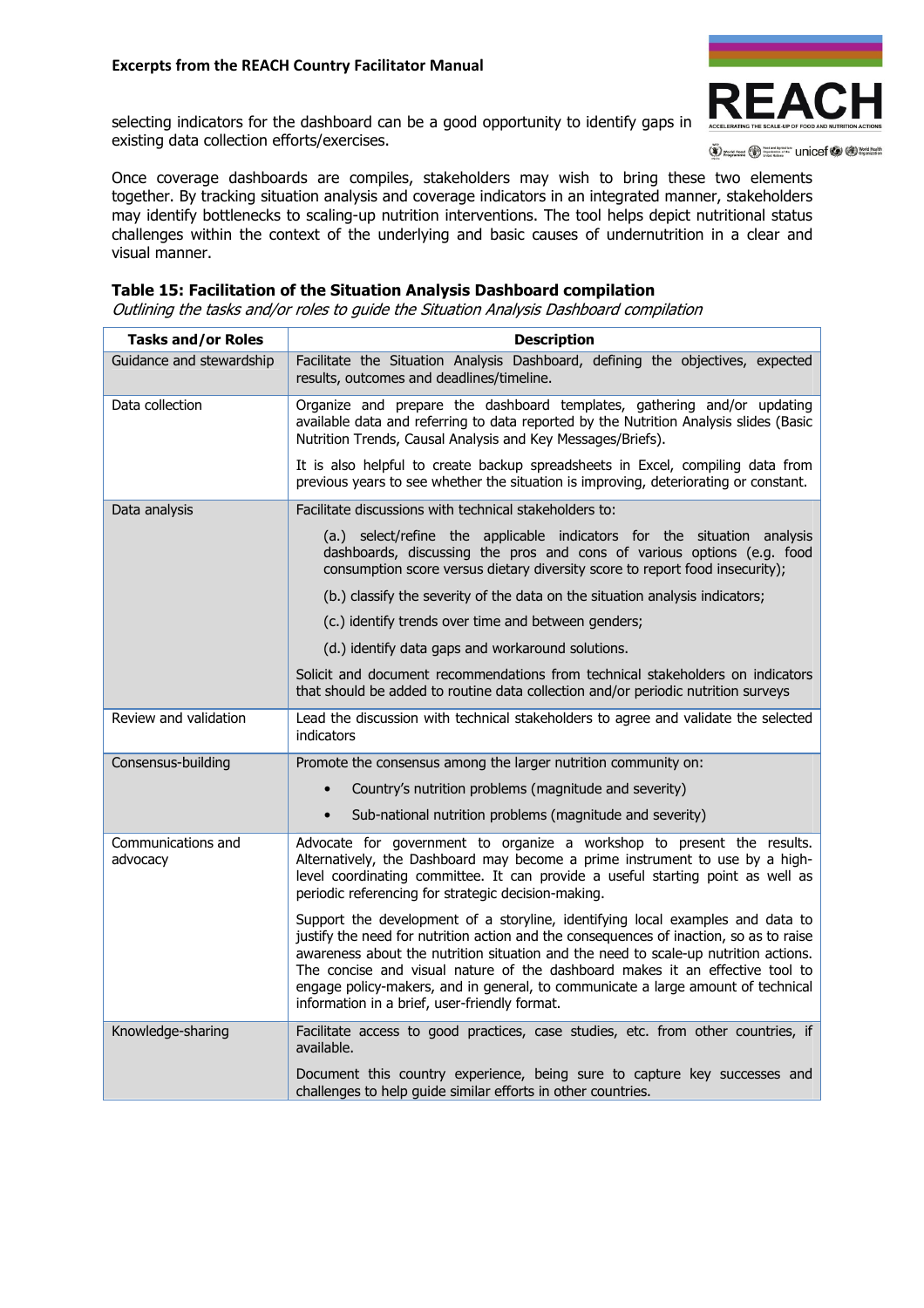

(V) word rood (V) Supported The Unicef (V (D) World Health

#### 4.8.4 Guidelines for analysis

 $\overline{a}$ 

Facilitators should refer to the Dashboard Methodology narrative for comprehensive guidance on the process of assigning REACH stoplight ratings and adding trend arrows. These features are briefly discussed below.

One of the distinguishing features of the Situation Analysis Dashboard is the REACH stoplight rating system used for the situation analysis indicators. The system applies a four-point rating system, inspired by the red, yellow and green traffic code to classify the level of public health significance, whereby:

| Red denotes an <i>Urgent problem requiring urgent action</i> ;           |
|--------------------------------------------------------------------------|
| Yellow denotes a problem Requiring action; and                           |
| Green denotes something that is <i>Not currently a serious problem</i> . |
| <b>White</b> denotes not applicable                                      |

Experience has shown this notation to be readily understood by non-technicians, who often exercise decision-making power and influence policy. The rating system capitalises on the existing evidence base with respect to population thresholds/public health significance categories.<sup>3</sup> In some cases, this has required existing four- or five-category classifications to be consolidated into three severity categories used by the REACH stoplight system.

In addition, the dashboards provide a rough estimation on progress  $-$  not upward or downward trends in the nutrition levels themselves - with respect to previous data, by the inclusion of 'trend arrows'. In many cases, the time series data is not directly comparable due to differing sampling methodology and/or subtle differences in indicators. Where considerable discrepancies are observed between sampling methodologies and/or differing indicator definitions, trends arrows should not be assigned.

<sup>&</sup>lt;sup>3</sup> Population' thresholds or public health significance categories refer to population-level statistics (e.g. prevalence, mortality rates, etc). For instance, a population where greater than 40% of children ages 6-59 months are anemic would be classified as a severe public health problem.